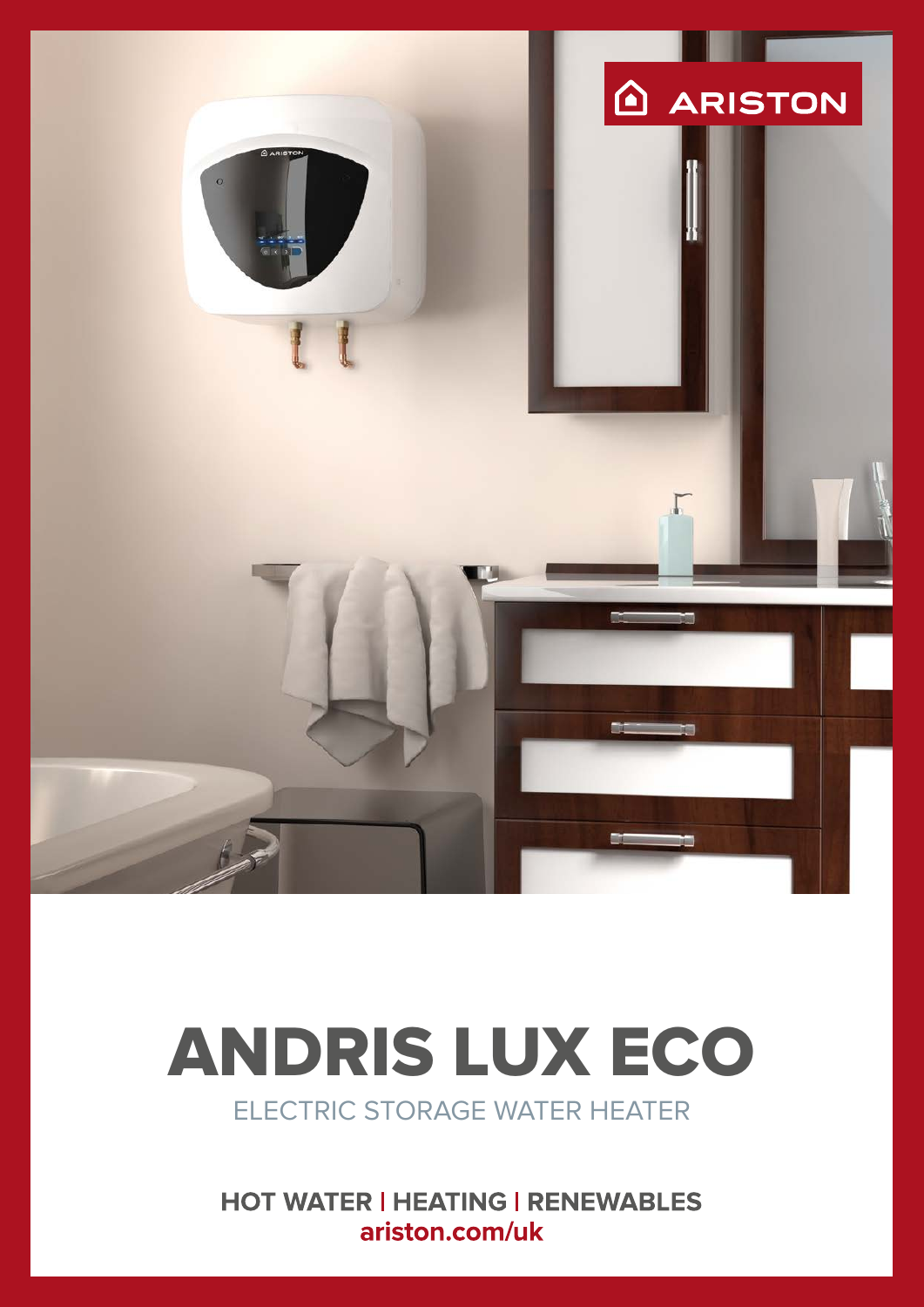- / 'A' Class ErP rating across all models
- / Copper heating element (Nickel free)

## ANDRIS LUX ECO FEATURES AND BENEFITS **ANDRIS LUX ECO** ELECTRIC WATER HEATER



**The Andris Lux Eco is a small unvented electric water heater, encompassing leading Italian design, energy efficiency and durability.** 

### TOP OR BOTTOM **CONNECTIONS**

### MODERN **ITALIAN DESIGN**

### ABS SAFETY **SYSTEM**

**This unrivalled model boasts new features to enhance usability and safety, as well as an industry-leading 4-year warranty. Available in 10, 15 and 30 litre versions, each unit offers fast reheat times and can be installed in 10 simple steps.**









### **OTHER FEATURES:**



### **TITANIUM ENAMELLED TANK**



/ With its proprietary titanium tank engineering, the Andris Lux Eco boasts exceptional durability and an extended product life.



### **ECO DISPLAY**

/ The unit's smart, user-friendly display is easy to use and provides precise electronic temperature control.



### **'A' CLASS ENERGY RATING**

<sup>/</sup> Once a month, the Andris Lux Eco automatically increases the water temperature up to 65°C, in order to eliminate the risk of legionella bacteria developing. Ideal for applications such as hospitals, schools and care homes.

> / With an unrivalled 'A' Class energy rating, the Andris Lux Eco provides the very best product performance on the market.



**ENHANCED ANTI-CORROSION**  / With its robust 4 bolt flange and copper heating element, the Andris Lux Eco offers improved protection against water corrosion.

Designed by Umberto Palermo, the Andris Lux Eco's modern, elegant and cutting edge new design offers a sophisticated look and easy installation.





- **1. Temperature regulation** allows the user to set the desired temperature for every need.
- **2.** The **LED indicator** provides a visual guide to the water temperature inside the tank.
- **3.** Button to indicate when **ECO EVO** mode is activated.

Thanks to the ECO EVO function, Andris Lux Eco remembers when and how much hot water you use. Without any effort, you can have the hot water you need, when you need it.



### ANTI-LEGIONELLA

### ABS SAFETY SYSTEM

/ A set of functions, including Anti-Overheating, Anti-Freezing and Dry Heating Self-Diagnosis, which protect the unit in case of energy or water failures.

**ABS** 

### **UP TO** 15% **ENERGY SAVINGS**

### **ITALIAN DESIGN**